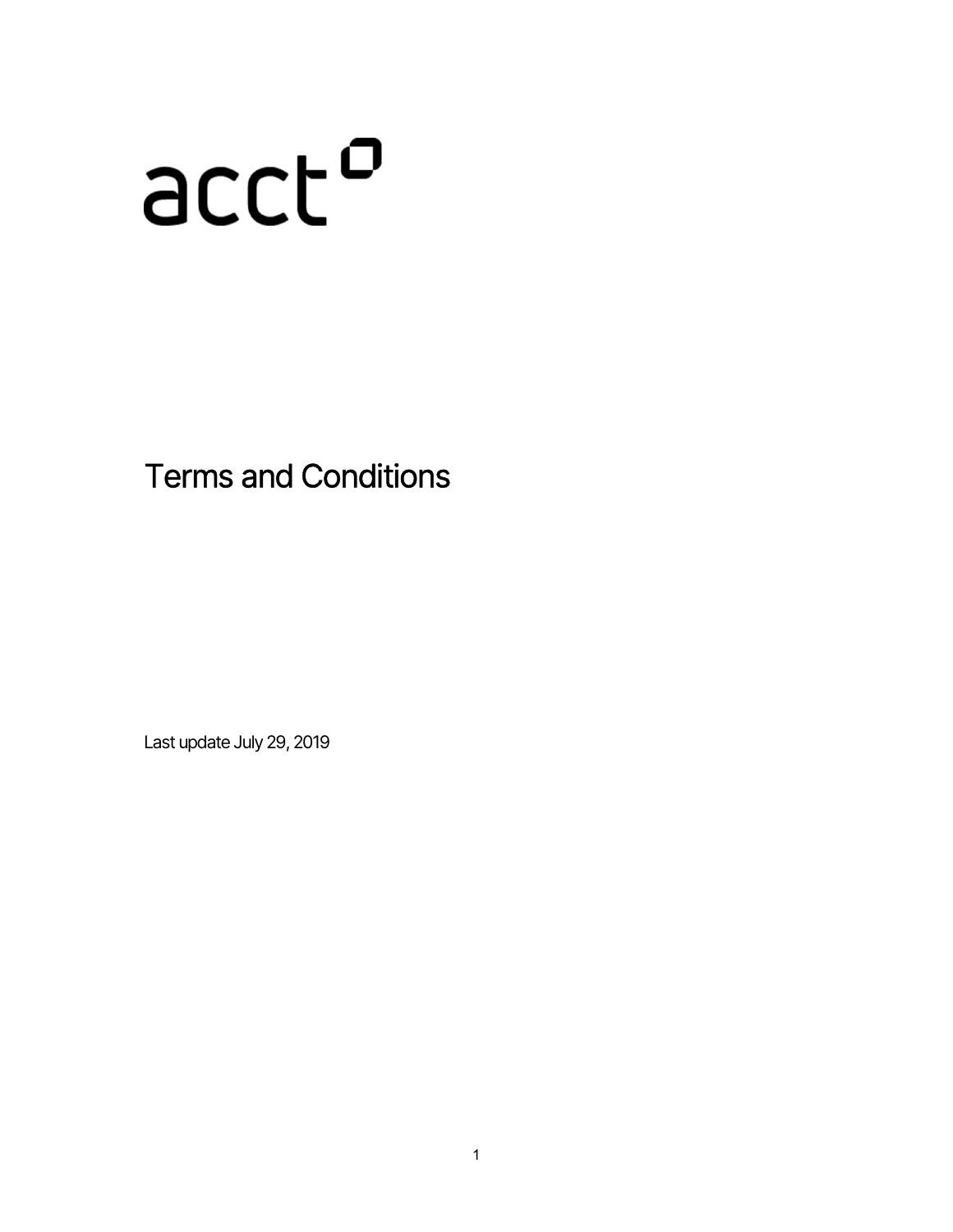The use of this website is subject to the following General Terms and Conditions and the conditions of our Privacy Policy. By visiting our website, you acknowledge that you have read, understood and agreed to these terms. We may occasionally update our policies and it is your responsibility to check this page for updates.

#### General Terms and Conditions

These General Terms and Conditions (hereinafter the "General Terms and Conditions") establish a general basis for the legal relations between Unified Finance Ltd. (hereinafter "Unified Finance", "we", "us" or "our"), trading as acct.com (hereinafter also Acct or the Platform, trademark pending), and its client (hereinafter "Client").

These General Terms and Conditions stipulate the general principles for the business conduct between the Client and Unified Finance, and are part of the Service Agreements concluded between Unified Finance and the Client. These General Terms and Conditions shall be applicable in respect of all valid contractual relations established prior to and continuing on the date of entry into force of the General Terms and Conditions. The Client confirms that the General Terms and Conditions have been examined and agrees with them and undertakes to follow them at all time.

As part of registration and before using the payment services of Unified Finance, the Client must read, agree with and accept these General Terms and Conditions, Unified Finance's Privacy Policy and other applicable Service Agreements and other terms applicable to Unified Finance's services and products.

The headings and subheadings below are for reference only and do not limit the scope of any section. Should the context so require, words in singular have the same meaning in plural, and vice versa. Should there be any contradiction or ambiguity between the English General Terms and Conditions, Service Agreement, Privacy Policy or any other agreement concluded between Unified Finance and the Client and other language texts of mentioned documents, the English text shall prevail.

#### Information on the service provider

Unified Finance is a United Kingdom private company limited by shares, registered under No. 10805527 with Companies House; its principal place of business is Suite 6, Lansdowne Business Centre, Bumpers Way, Chippenham, England, SN14 6RZ.

Unified Finance is an authorised payment institution acting under the license No. 788703, issued by the Financial Conduct Authority of United Kingdom (hereinafter "FCA"). Under its license, Unified Finance may provide payment services in all Member States of the European Union (EU) and the European Economic Area (EEA) pursuant to separate notifications to the competent authorities in the relevant Member States.

The FCA exercises supervision over Unified Finance. Contact details of the FCA and the list of authorised payment institutions maintained by FCA are available at FCA website https://www.fca.org.uk/

The Client may also contact the competent authority in its own Member State to obtain more information about Unified Finance.

The Client may at all times turn to Unified Finance to request any additional information about Unified Finance and acct.com Platform by accepted means of communication, including info@unifiedfinance.com and info@acct.com.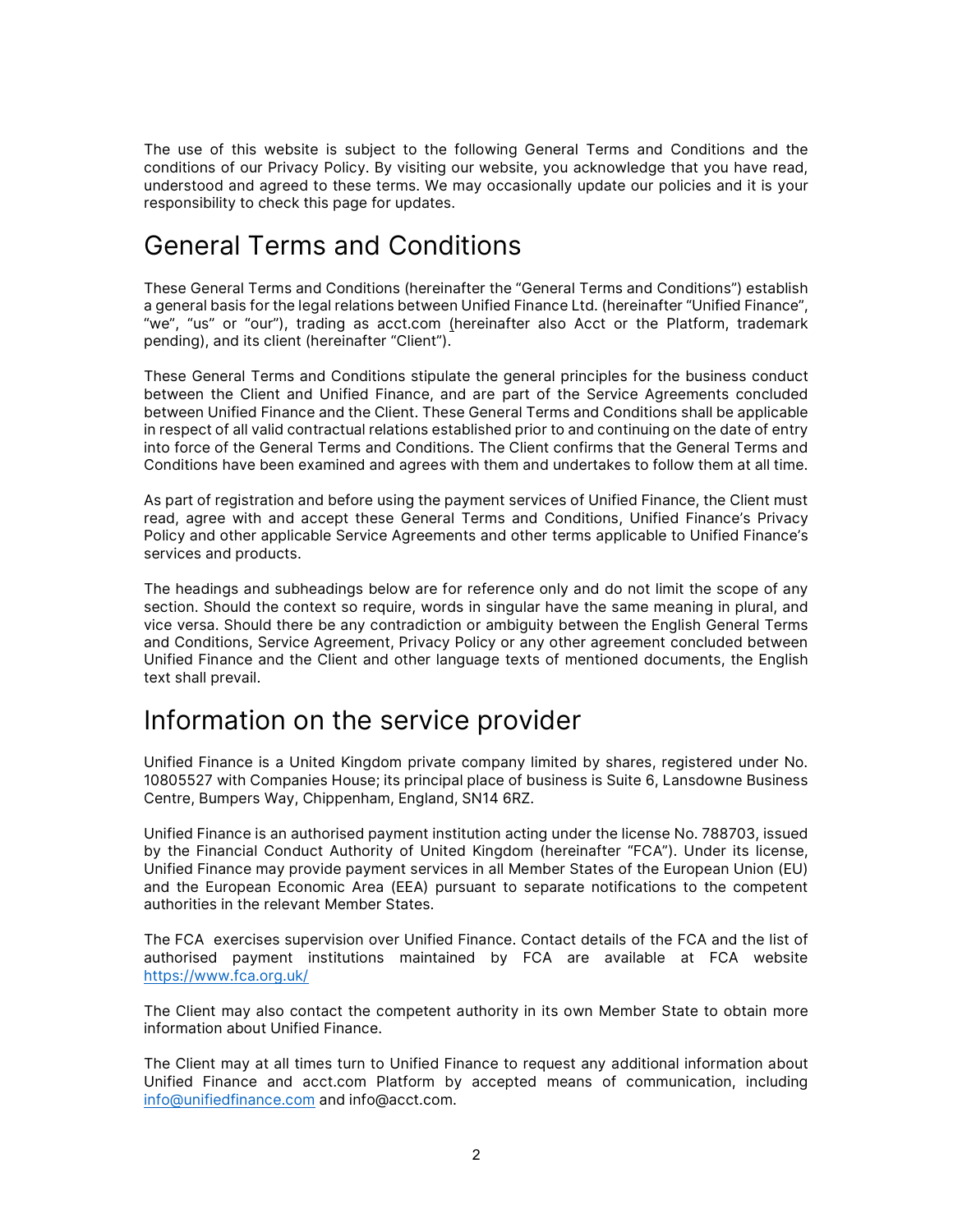#### Unified Finance t/a acct.com services

Unified Finance 's main services allowed under the payment institution license are the following:

(a) services enabling cash to be placed on a payment account and all of the operations required for operating a payment account;

- (b) services enabling cash withdrawals from a payment account and all of the operations required for operating a payment account;
- (c) issuing payment instruments or acquiring payment transactions;
- (d) money remittance.

The detailed list of payment services offered by Unified Finance is available on our website

UNIFIED FINANCE IS AN AUTHORISED PAYMENT INSTITUTION, NOT A BANK, THEREFORE, FUNDS ON THE CLIENT'S PAYMENT ACCOUNT SHALL NOT BE DEEMED TO BE A DEPOSIT. FUNDS ON THE CLIENT'S PAYMENT ACCOUNT MAY BE USED ONLY FOR THE EXECUTION OF PAYMENT TRANSACTIONS.

UNIFIED FINANCE ACTIVITIES ARE LIMITED TO PAYMENT SERVICES, MONEY ON CLIENT ACCOUNTS ARE NOT PROTECTED BY THE FINANCIAL SERVICES COMPENSATION SCHEME (FSCS) OR OTHER SIMILAR DEPOSIT GUARANTEE INSTRUMENTS. INSTEAD, CLIENT FUNDS IN TRANSIT ARE KEPT ON SAFEGUARDING ACCOUNTS WITH REPUTABLE CREDIT INSTITUTIONS.

Unified Finance may also allow its Clients to avail of other services such as investments, insurance, credit and savings products and other services, which may be provided by third parties. For the use of any additional service, the Client may have to accept additional terms and conditions as notified to the Client when ordering or using such services.

## Third Party Services

In addition to Unified Finance, third parties also provide the Client with their services through the Electronic Channels. Unified Finance does not bear any liability for the services of third parties. Unified Finance does not act as a broker or intermediary for any services provided by third parties; it merely provides third parties with an opportunity to provide their services via the electronic platform developed and managed by Unified Finance. Third Party Services may be governed by their own terms and conditions which supplement these terms of service and which the Client accepts in connection with the subscription of the respective service. Some Third Party Services entail the Client entering into a direct agreement with the third party, in which case the Client's rights and obligations in respect of the Third Party Service are solely specified in such agreements. In case of any conflict between the supplementary terms or third party terms and the conditions and these General Terms and Conditions, the supplementary terms or third party terms and conditions shall prevail.

Under no circumstances, will Unified Finance be liable to the Client or anyone else for any decision made or action taken in reliance on the information from the Third Party Services.

## Establishment of a business relationship and conclusion of agreements

Upon establishment of a business relationship, the Client shall register with us and give all information that Unified Finance requires (according to the legislation and other laws and acts) in connection with the registration and/or establishment or monitoring of business relationship.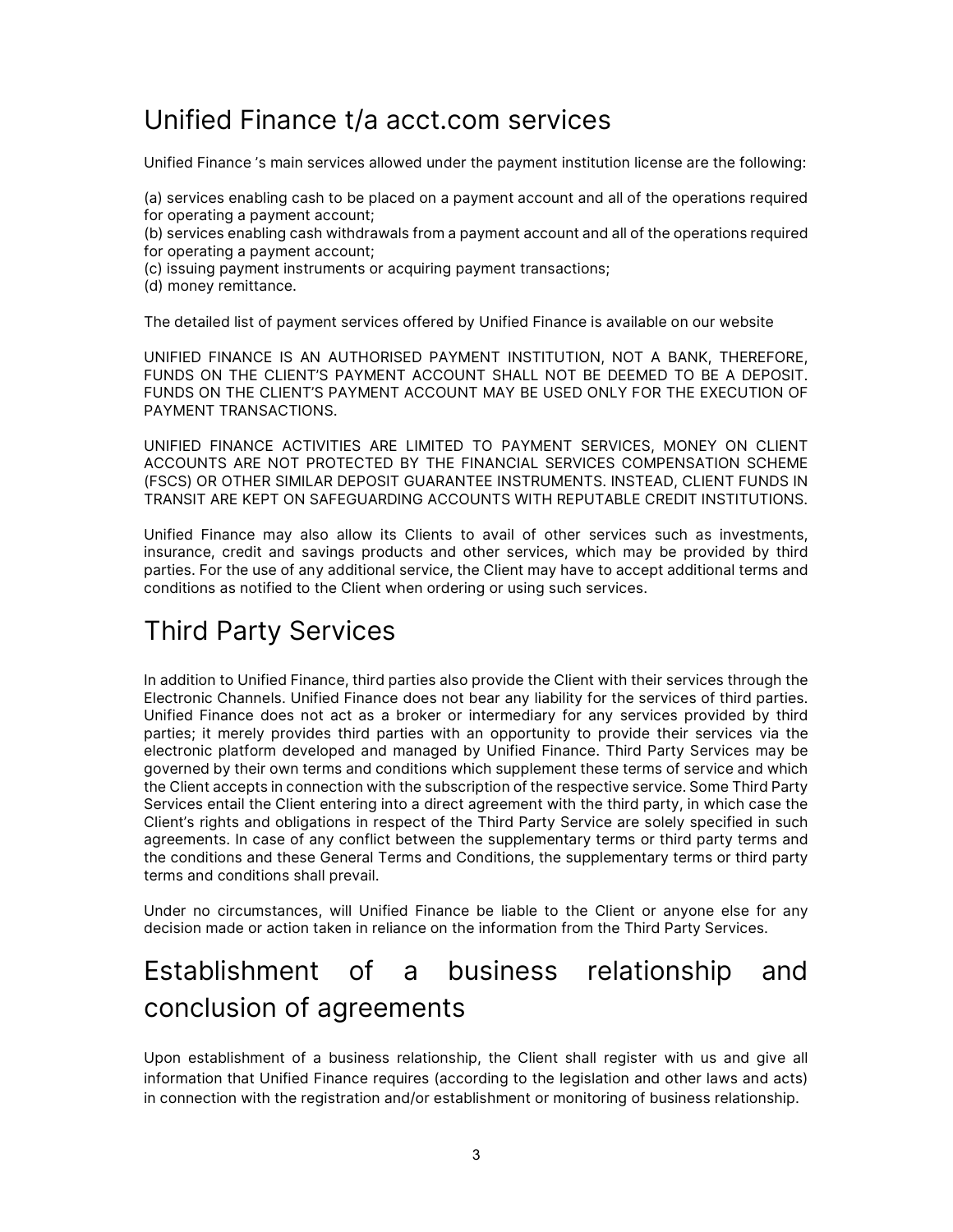Upon submission of an application (F2F), the Client is obliged to provide all the information set out by Unified Finance and original documents for a purpose of relevant verification.

Upon registering via Electronic Channels (non-F2F), the Client confirms to Unified Finance that the Client is a resident of a Contracting State of the European Economic Area (EEA). In case if the Client is not a resident of the EEA, Client must confirm that the laws and regulations of his domicile are not prohibiting establishment of a business relationship by such Client with Unified Finance. The Client confirms its full legal capacity and the fact that it acts in person. The Client being natural person confirms that there is no beneficial owner other than itself.

When giving information, the Client confirms and guarantees that all information is complete, accurate and true.

Unified Finance shall have the right to decide with whom to conclude or not to conclude any agreement. Amongst other, Unified Finance may refuse to conclude a business relationship and/or conclude any agreement with a person or to provide Services to a person in the following cases:

- The Client does not or may not meet the requirements stipulated in the legal acts regulating the prevention of money laundering and terrorist financing;
- Unified Finance suspects that the person wishes to use the Services for any restricted or prohibited activities in accordance with Restrictions and Limits section of the present General Terms and Conditions;
- The Client has caused or may cause direct or indirect damage to Unified Finance;
- The Client is a politically exposed person;
- The Client has been prosecuted and/or convicted for a financial or economic crime, fraud or another crime with regard to abuse of trust;
- The Client does not present information and/or documents required by Unified Finance;
- The Client presents to Unified Finance incorrect information and/or documents;
- The Client does not present sufficient information and/or documents to confirm legal origin of the funds;
- For other good reasons for not establishing a business relationship or concluding an agreement, including in case of legal obstruction, such as restricted active legal capacity, lack of authorisation or ambiguous authorisation;
- The Client belongs to a risk group with regard to which Unified Finance established restrictions on establishing a business relationship.

Unified Finance does not have obligation to give a cause for refusal to establish of a business relationship unless otherwise provided by law.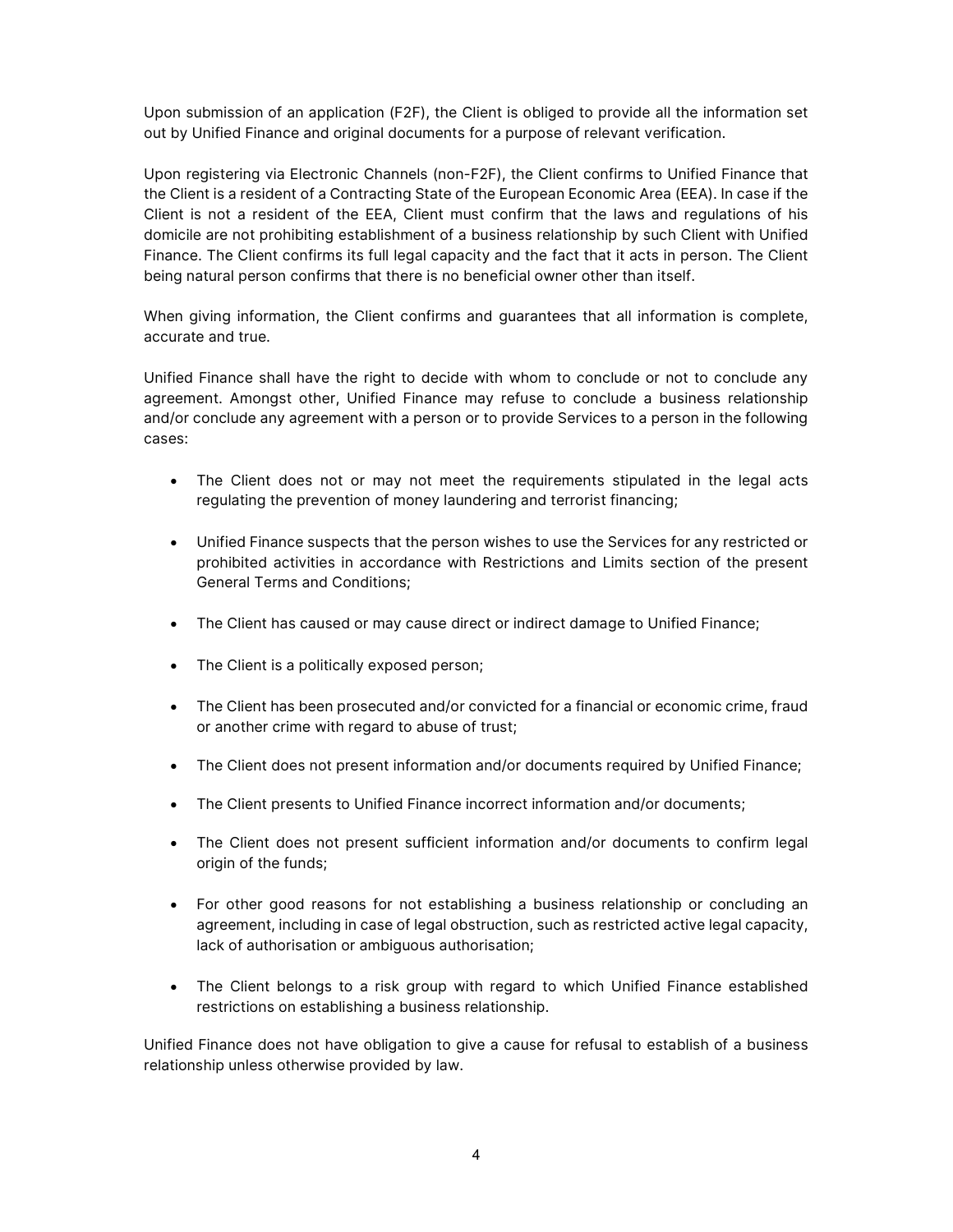#### Identification and verification

Upon establishment of a business relationship, Unified Finance is obliged to identify its Clients and Clients representatives. The method used by Unified Finance for identifying a Client can vary based on requirements stemming from the jurisdiction existing in the country where the Client concludes the business relationship with Unified Finance (e.g. identification documents notarisation, non-F2F online identification, face-to-face identification, etc.).

The Client and its representative are obligated to submit to Unified Finance any and all information and documents requested by Unified Finance for identification.

If Unified Finance has doubts about the veracity of the Client's data or documents, then Unified Finance may ask the Client to specify its information, provide additional information or documentation, or if necessary, to re-do the identification process.

Upon agreeing with the General Terms and Conditions, the Client hereby irrevocably authorises Unified Finance to request any information and documents, regardless of its form, related to Client identification and verification (including, without limitations, a copy of the Client's documents and data) from any credit institution or a financial institution who has or had identified that Client, or has or had a business relation with that Client. For avoidance of doubt, this authorisation grants Unified Finance the right to request all data and documents on the Client from any credit or financial institution whose identification or authentication method was used in Unified Finance's identification process. On request of Unified Finance, the Client undertakes to provide Unified Finance with additional authorisations or documentation (incl. a written power of attorney) needed to receive the information or documentation mentioned above and do everything necessary to provide Unified Finance with all information needed to duly prove its identity.

From time to time, Unified Finance may demand additional identification to verify the identity of the Client for security or other reasons. The Client undertakes to provide Unified Finance will all information and documents required to verify that Client's identity.

Unified Finance shall identify a natural person on the basis of an identity documents in compliant with law and accepted by Unified Finance.

Unified Finance shall identify a legal person on the basis of relevant and valid registry extract and/or other documents (certificate of incorporation/registration, articles of association, etc) accepted by Unified Finance.

For the use of the Electronic Channels and/or Payment Instrument, Unified Finance verifies the Client based on the Client Credentials given by the Client (e.g. username and password; card PIN code).

The Client obliges to inform Unified Finance in case of change of any submitted information and circumstances relevant to the provision of services by Unified Finance. Such information includes but is not limited to change in Client's representative, beneficial owner of the Client, their personalities, residence/location address, nature of business, place of tax residence and taxpayer's number.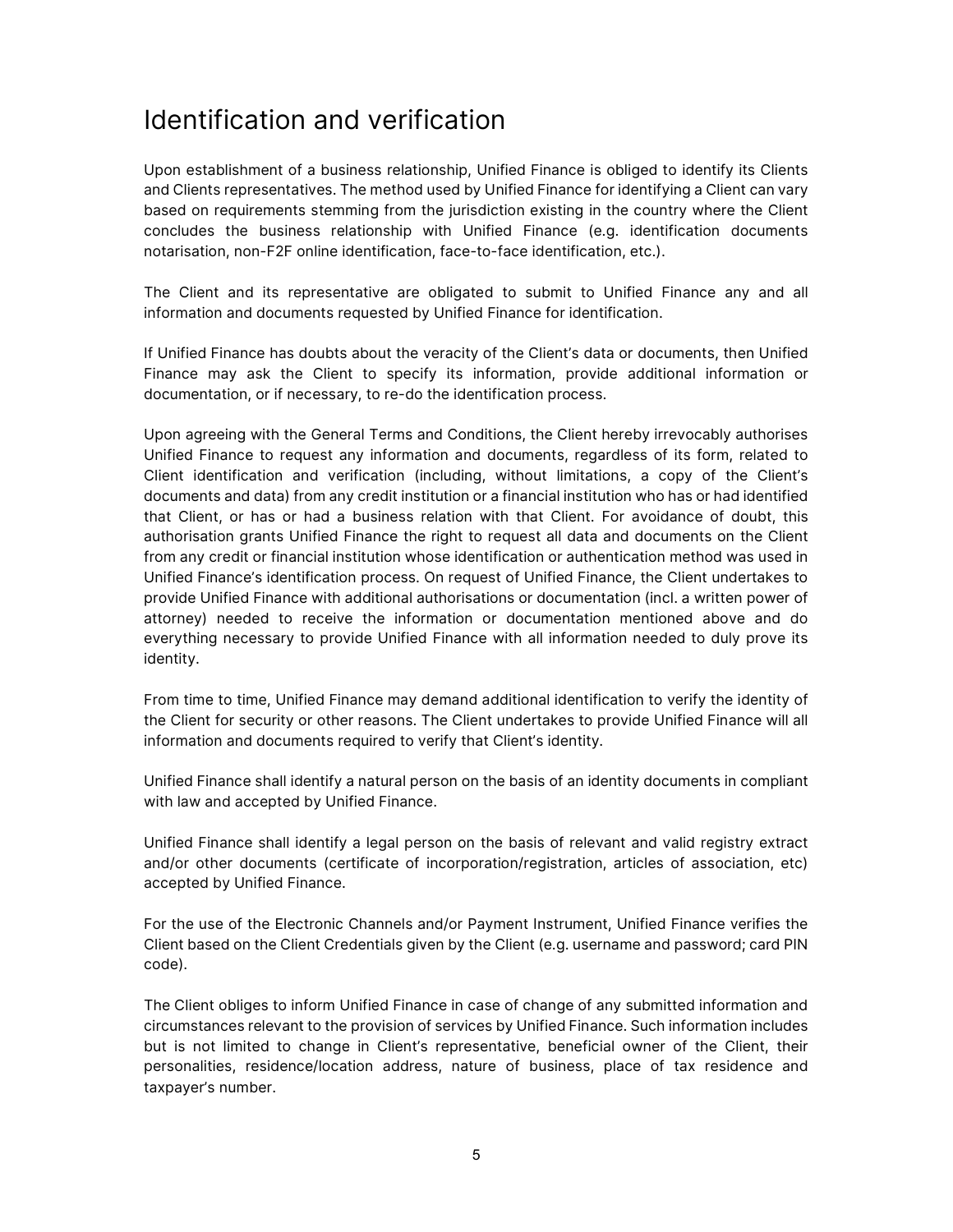#### Documentation

All documents presented to Unified Finance by the Client shall be originals or notarized copies. Documents issued abroad should be legalized or certified with an Apostille. Legalization or certification with Apostille is not required if the United Kingdom and relevant foreign state has entered into an agreement that stipulates otherwise.

Unified Finance shall accept documents translated into English or other language acceptable by Unified Finance. The documents shall be translated by sworn translator or the translator's signature shall be notarized.

Unified Finance has a right to make a copy of documents presented by the Client. If necessary or it provides the law, Unified Finance shall keep the original documents.

#### Representation

A natural person may enter into transactions personally or through a lawful representative.

A legal person shall enter into transactions via their lawful or contractual representative. A power of attorney proving the right of representation prepared outside Unified Finance should be notarised.

The Client can authorise other persons to use the Services of Unified Finance made available to that Client under the Service Agreements concluded between the Client and Unified Finance. Authorisation offers the authorised person an access and power to undertake transactions on behalf of that Client and access information related to that Client's account.

The Client is liable for any use of the Services, including for any use of the Services by persons who it has authorised. If the Client has authorised a person to use Services (incl. that Client's Payment Account), the authorised person needs to be registered as a client of Unified Finance (i.e. the person has a business relationship with Unified Finance). Authorisation can be granted by using the Electronic Channels.

The Client confirms that before authorising any other person it has given the General Terms and Conditions and other terms and conditions applicable to the use of the Services to the persons to whom the authorisations is to be given for examination and shall bear liability for the performance and non-performance of the contractual obligations by the authorised person.

The Client is obligated to inform Unified Finance in written or by using Electronic Channels instantly of the termination of representation or about any changes of right(s) of representation. The Client is obligated to inform Unified Finance notwithstanding of the fact that such information is public.

#### Client Orders

The orders given to Unified Finance by the Client must be unambiguous and executable. The Client shall confirm all Operations performed by using the Client Credentials or in another manner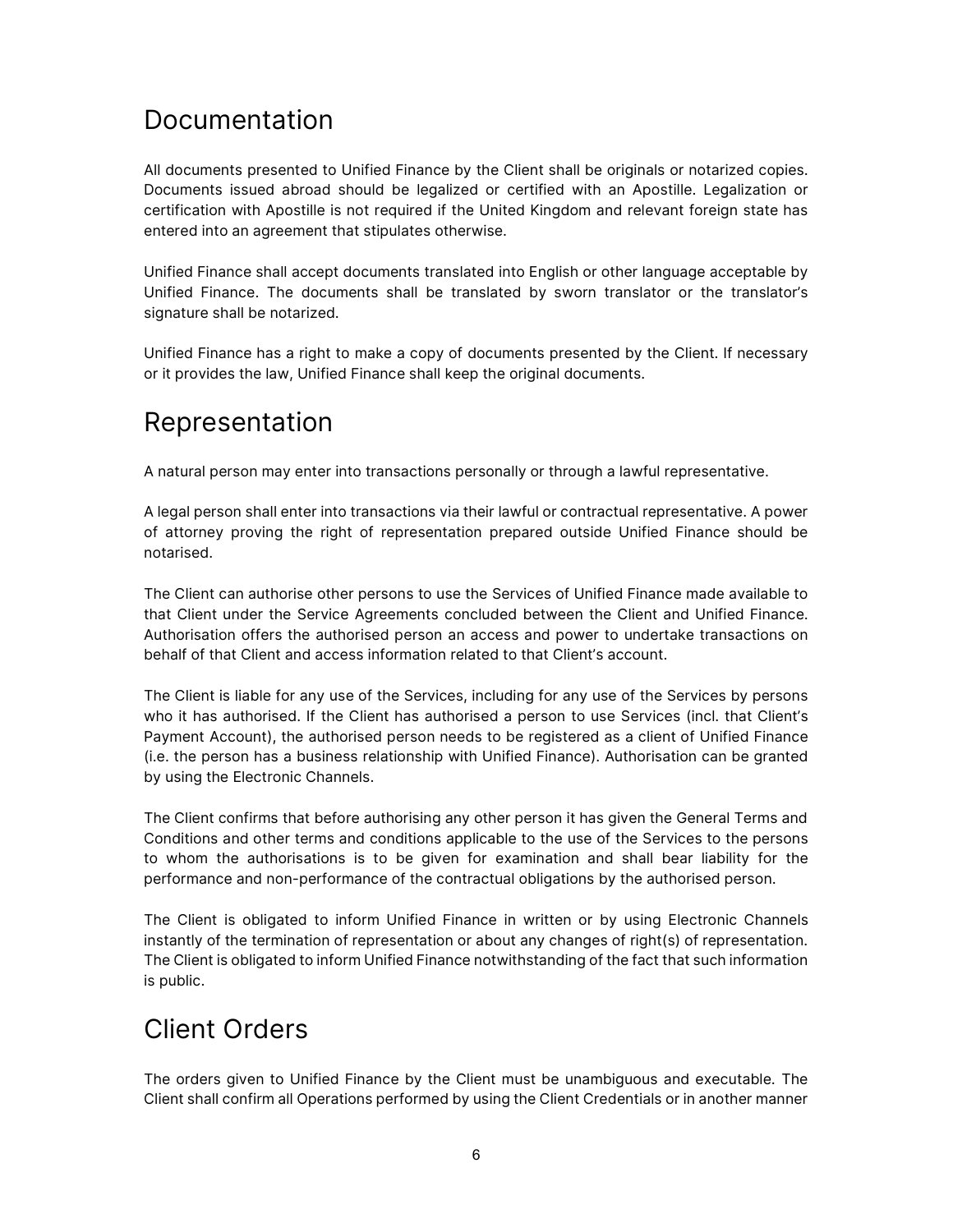required by Unified Finance (e.g. by signing a hard copy) and such confirmation shall be deemed as the Client's consent to the performance of the respective Operation.

The Client submits its orders to Unified Finance electronically or in another manner agreed between Unified Finance and the Client and in the form developed by Unified Finance (e.g. electronically being logged into the Electronic Channels).

The forms of orders are available in the Electronic Channels. The Client ensures that its orders are prepared, confirmed and submitted in accordance with the applicable legislation, the General Terms and Conditions of the Service Agreement and other relevant requirements, customs and practices applicable to that order. By submitting an order, the Client unconditionally and irrevocably consents to the Operation to be made under the given order.

Unified Finance shall have a right to require documented certification of the legal origin of the funds and is not obliged to execute an order before receiving the relevant certification(s).

If the Client makes an Operation or uses its Payment Account via Third Party Services (e.g. ewallets), authorisation of Payment Order will be completed and submitted to Unified Finance in accordance with the conditions regulating the Third Party Services (e.g. by using security credentials and means applicable to the Third Party Services).

If funds, not belonging to the Client, are transferred to the Payment Account of the Client by mistake, the Client is obligated to notify Unified Finance thereof immediately, after having discovered the mistake and shall immediately return the money to the account indicated by Unified Finance. Unified Finance has the right to debit funds transferred by mistake to the Payment Account from the Payment Account, without asking nor notifying the Client about it.

#### Obligations Associated with Unified Finance and Client Credentials

The Client, as a holder of a Payment Instrument shall:

- use the Payment Instrument in accordance with the security guidelines published by Unified Finance on the acct.com website governing the use thereof, which includes taking, as from receipt of the Payment Instrument, all reasonable steps to keep the Payment Instrument safe as well as taking steps to keep the means which enable it to be used, including Client Credentials, safe;
- promptly notify Unified Finance or a third party designated by Unified Finance for this purpose, of loss or theft of the Payment Instrument and or Client Credentials and of unauthorised or incorrect use of the Payment Instrument after becoming aware thereof.

Security guidelines concerning the use of the Payment Instrument will be published by Unified Finance on our website.

For security purposes, Unified Finance may demand that different Client Credentials or their combinations are used for different transactions and limits.

In order to use the Payment Instrument, the means and of communications of the Client must be in conformity with the technical and security requirements established by Unified Finance and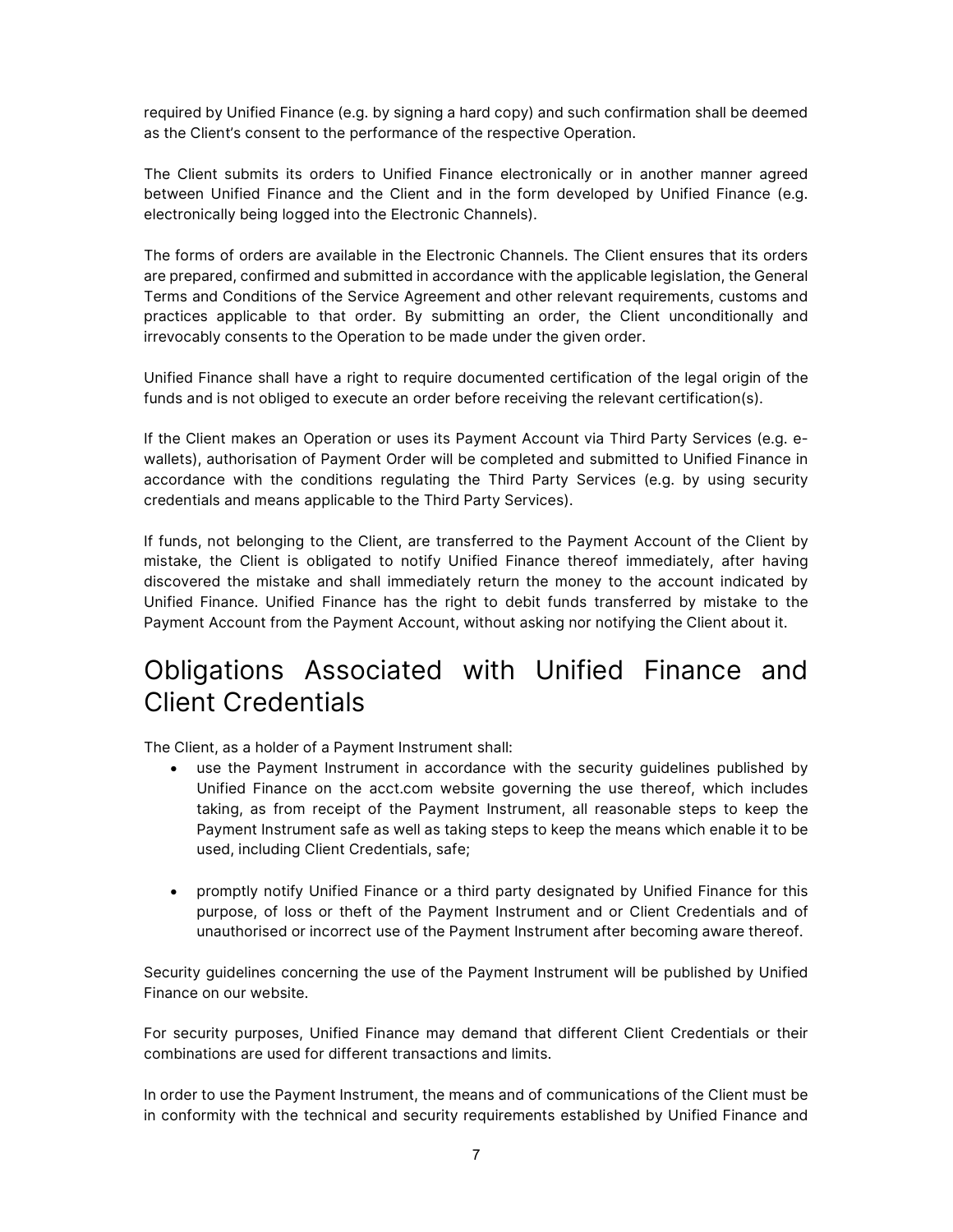other reasonable security measures to protect its Payment Account and Payment Instrument in set out in the security guidelines.

The Client is liable for the security and operations of the means of communication (incl. computer, Internet and telephone connection) used by the Client for using a Payment Instrument.

Without being obligated to compensate for any possible damage, Unified Finance has the right to block the Client's Credentials or Payment Instrument at any time for security purposes, including without limitations, when Unified Finance has any reason to believe that the Payment Instrument or the Client is in danger.

The Client shall immediately notify Unified Finance of a loss or theft of the Payment Instrument or Client Credentials or of loss of possession thereof against the will of the Client in any other manner. After submitting the notice, the Client shall provide Unified Finance with additional information about the circumstances of the abovementioned events, if necessary.

The Client must follow the security guidelines published by Unified Finance from time to time relating to the security protection of its Payment Accounts. Unified Finance shall not be liable for any loss or damages in case the Client does not follow the security guidelines published by Unified Finance.

If the Client uses its Payment Account or Payment Instrument via Third-Party Services (e.g. ewallets) the Client must follow the security guidelines applicable to Third Party Service.

## Communication between Unified Finance and the **Client**

#### Notices to the Client

The Client must have internet access and an e-mail account to receive communications and information related to the Services (incl. notification of any amendments to the General Terms and Conditions, Service Agreements, Price List etc.; notifications concerning any Services).

The Client agrees that Unified Finance may provide notice or other information to the Client via one or several of the channels mentioned below:

- personal notices via post, e-mail, telephone, SMS or other channels;
- information via Electronic Channels (including the posting of information which is only accessed by Client by logging into Electronic Channels);
- information on our website.

By providing contact details of the Client to Unified Finance, the Client grants a consent to use those contact details to provide also information (e.g. advertising) from third parties that are partners of Unified Finance. The Client is entitled to revoke such a consent at any time by a written notice given.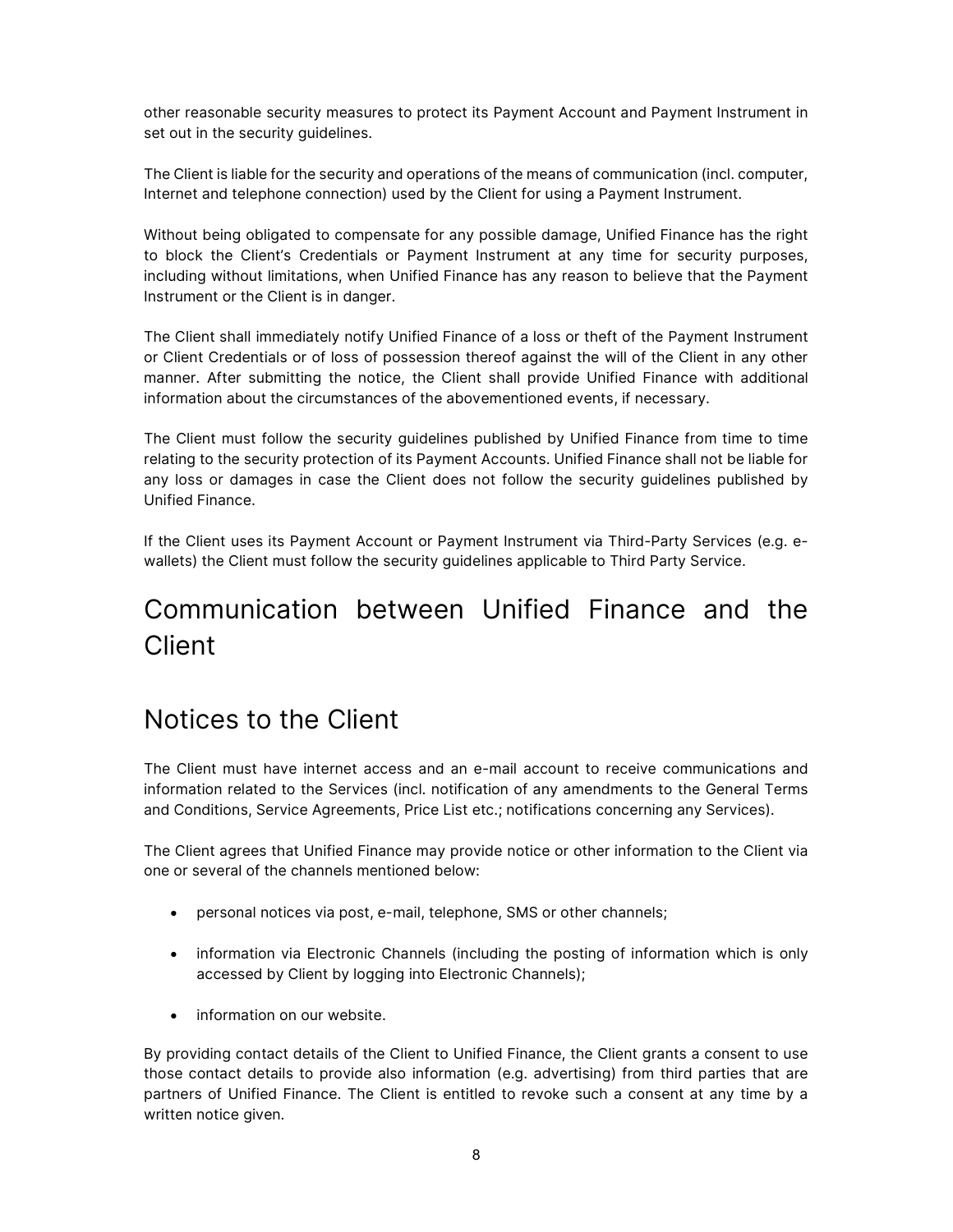A notice sent electronically (e.g. SMS, e-mail, notification in Electronic Channel) shall be considered received by the Client on the day it was published. Notices, sent by post are deemed to be received by the Client on the fifth (5) calendar day as of posting the same.

Unified Finance may send any information and notices to the Client by using the contact details (e.g. e-mail or residency address, phone number) which have been provided by the Client.

#### Notices to Unified Finance

The Client shall send information to Unified Finance electronically in writing (e.g. through the Electronic Channels, by e-mail) or by using any other agreed channels or means (e.g. by phone).

The Client shall be obliged to notify Unified Finance immediately of the loss or theft of its personal identification document or another means of identification or loss or theft of the Client Credentials or Payment Instrument or loss of possession thereof against the will of the Client in any other manner.

The Client must inform Unified Finance in case of changes of the Client's representative(s) or the limits of their powers.

The Client is obliged to immediately notify Unified Finance, in accordance with previously agreed means, of any circumstances which are relevant to the relationship between Unified Finance and the Client, and which affect or may affect the fulfilment of the obligations of the Client or Unified Finance specifically:

- for private person:
	- name
	- **•** residency address
	- **Contact details**
	- any other change in the Client's circumstances of relevance to the Agreement.
- for legal person:
	- control of the Client
	- ownership of 25% or more in the Client or in the Client's share capital
	- the Client's managing director (managing directors)
	- the Client's documents submitted to Unified Finance for the purpose of establishment of the Client's identity or assessment of the Client's risk. For the purpose of clarity, adoption of new documents with the effect to the Client's management shall also fall under this Article
	- the Client's legal form
	- the Client's business activity
	- the Client's contact details
	- the Client's financial standing that may affect the Client's ability to perform the Agreement or to perform the Client's obligations under other agreements that the Client is party to
	- the Client's ultimate beneficial owners
	- any other change in the Client's circumstances of relevance to the Agreement.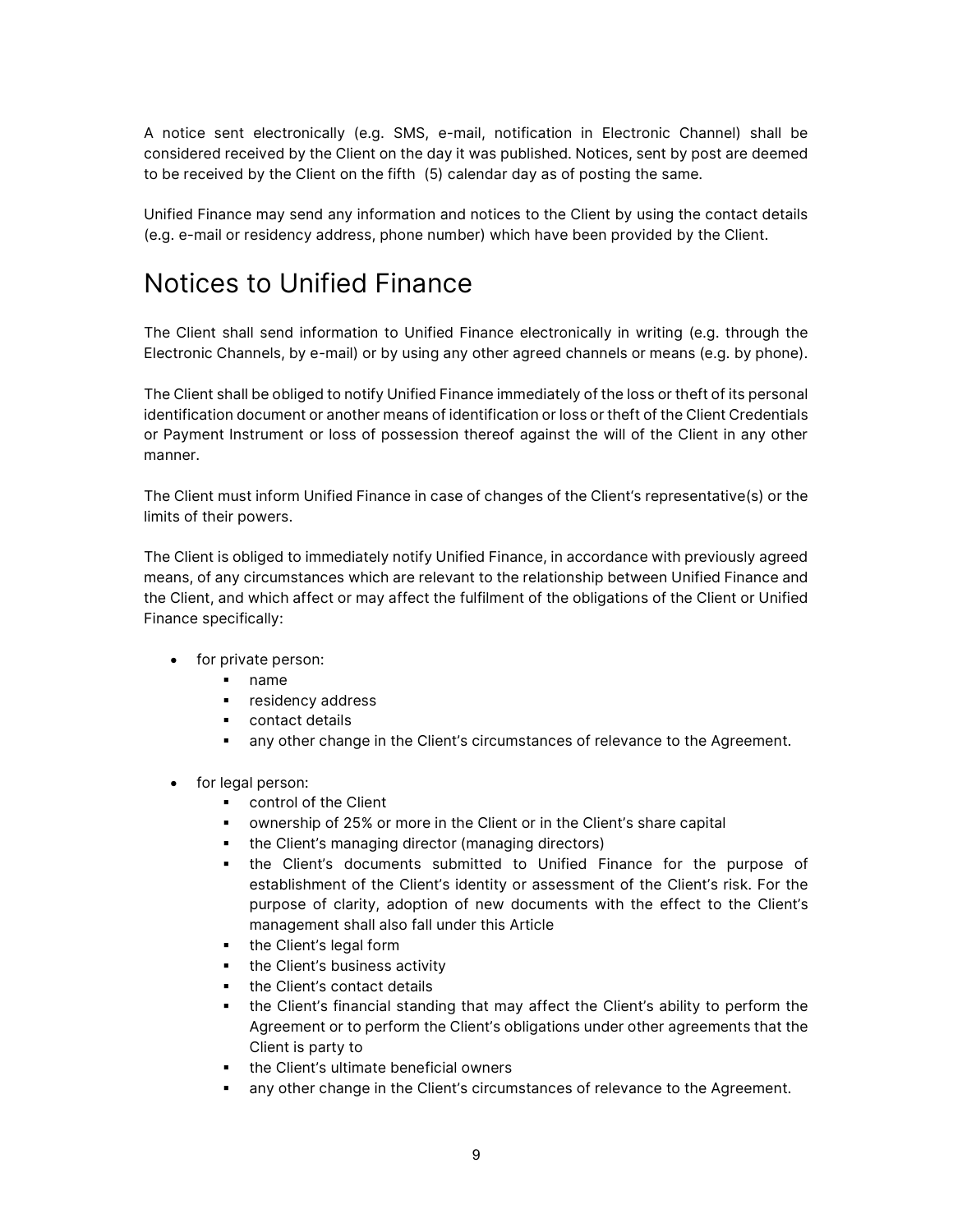The Client must inform Unified Finance even if any of the aforesaid information has been or may be made public (e.g. judicial decision, notification to public registers or publishing through the mass media).

#### Pricing and Service fees

The Client shall pay a fee for the rendered service established in the Price list and/or the Service Agreement.

Unified Finance has the right to debit all service fees and other sums and arrears payable that result from the applicable Service Agreement from the Client's payment account.

Unified Finance and the Client are entitled to agree different fee rates from those provided on the Price List.

The Client shall pay services not provided in the Price List, according actual outgoings of Unified Finance.

The Client is entitled to require invoice for such related services.

The Client shall pay for any expenses, not provided in Price List, connected in the Client's interests (e.g. postal or telephone costs, state fees, unforeseen additional expenses etc).

Where applicable, Unified Finance debits account service fee on the last calendar day of the current month fee period. The account service fee shall be calculated for each calendar month and shall not be refundable.

Unified Finance may apply a trial period with no account service fee by a separate agreement with the Client.

If a payment account associated with the service fees and other sums and arrears payable, has no sufficient funds then Unified Finance has the right to debit service fees and other sums and arrears payable from any other payment account owned by the Client, including any foreign currency on a payment account and from the amounts received in the payment account at any given time and even if after the amount has become collectible and before its actual collecting by Unified Finance the Client has made other transactions.

Unified Finance has the right to deduct amount of service fee from any amount credited on Client account, if the Client is in arrears for fees to Unified Finance.

Payable amounts, calculated in a foreign currency, shall be converted into euro applying the exchange rate established by Unified Finance in Service Agreement.

Unified Finance shall pay interest on the funds held in the Client's Payment account pursuant to the interest rate established by Unified Finance.

The Price List in force at any given time is available on our acct.com website.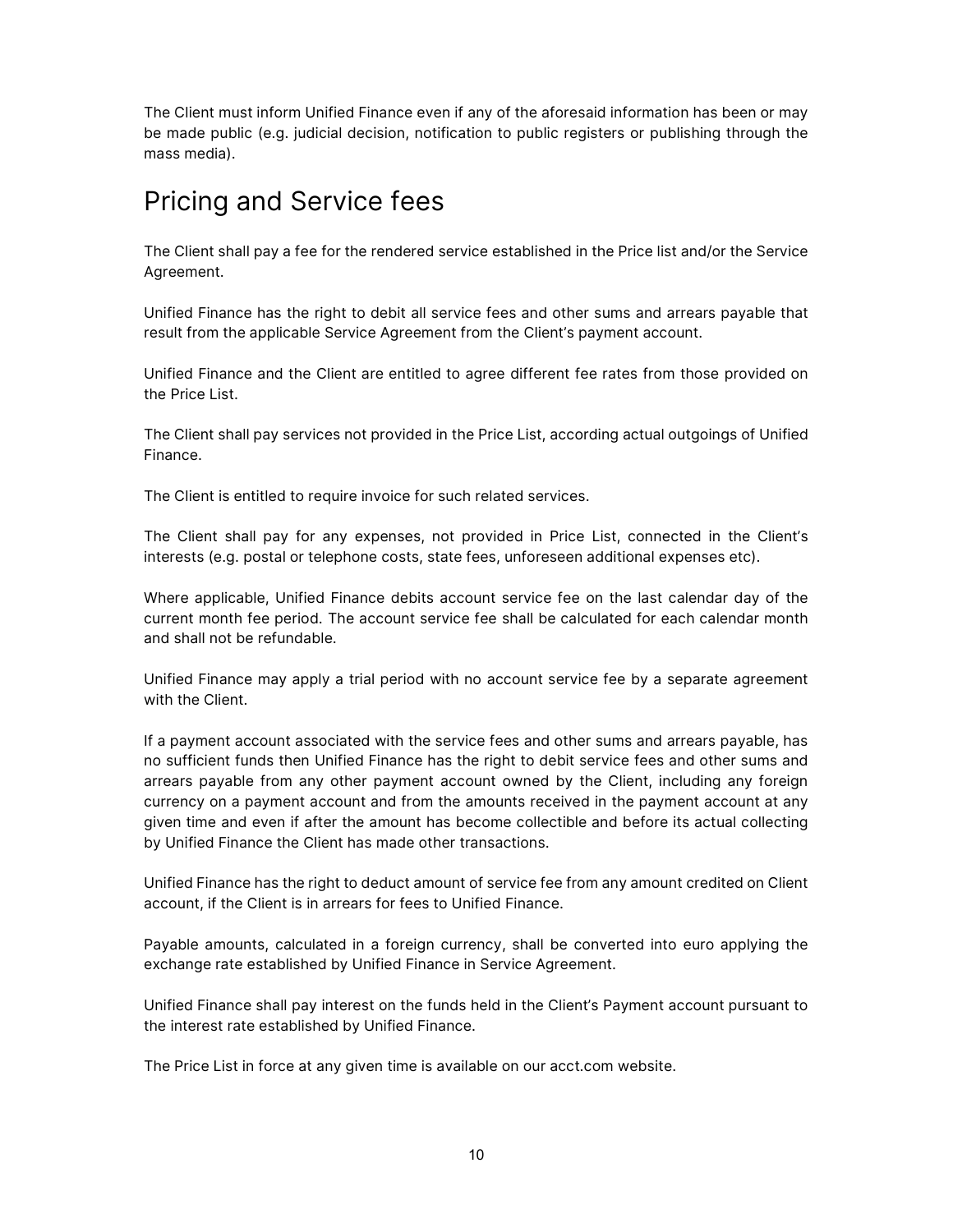Unified Finance may unilaterally amend the Price List at any time. The Client shall be notified of the amendment according to "Restrictions and Limits" Section of General Terms and Conditions.

#### Restrictions and limits

#### Restrictions on use of Services

Unified Finance shall block the Service on the written request (unless otherwise agreed) of the Client and release blocked Service on the written request (unless otherwise agreed) of the Client.

Unified Finance shall block the Services on the request of a third party only in the cases and pursuant to the procedure provided by law. Unified Finance shall release the Service from blocking on the basis of the resolution of the competent body, or the respective judicial decision which has entered into force.

Unified Finance shall have the right to block the Service if:

- on the Payment Account of the Client has no funds to perform obligations;
- the Client has become a subject to the international sanctions;
- Unified Finance suspects the Client of money laundering, terrorist financing or other crime or illegal activity (e.g. fraud);
- the Client has not submitted data or documents requested by Unified Finance in due time;
- Unified Finance has become aware of any circumstances which have caused the necessity to examine the legal origin of the Client's funds or assets;
- Unified Finance is notified of the Client's death;
- Unified Finance has become aware that the Client who is legal person has been dissolved from the register;
- According to Unified Finance's opinion, freezing of an account is necessary in order to prevent damage to the Client, Unified Finance or a third person;
- there is suspicion that the Client's Credentials and/or the Payment Instrument have been used without the Client's consent or these are stolen;
- there is suspicion that the Client's Credentials and/or Payment Instrument have been used by a fraud.

Unified Finance shall not be held liable for any damage arising from the blocking of the Client's Payment Account or Payment Instrument.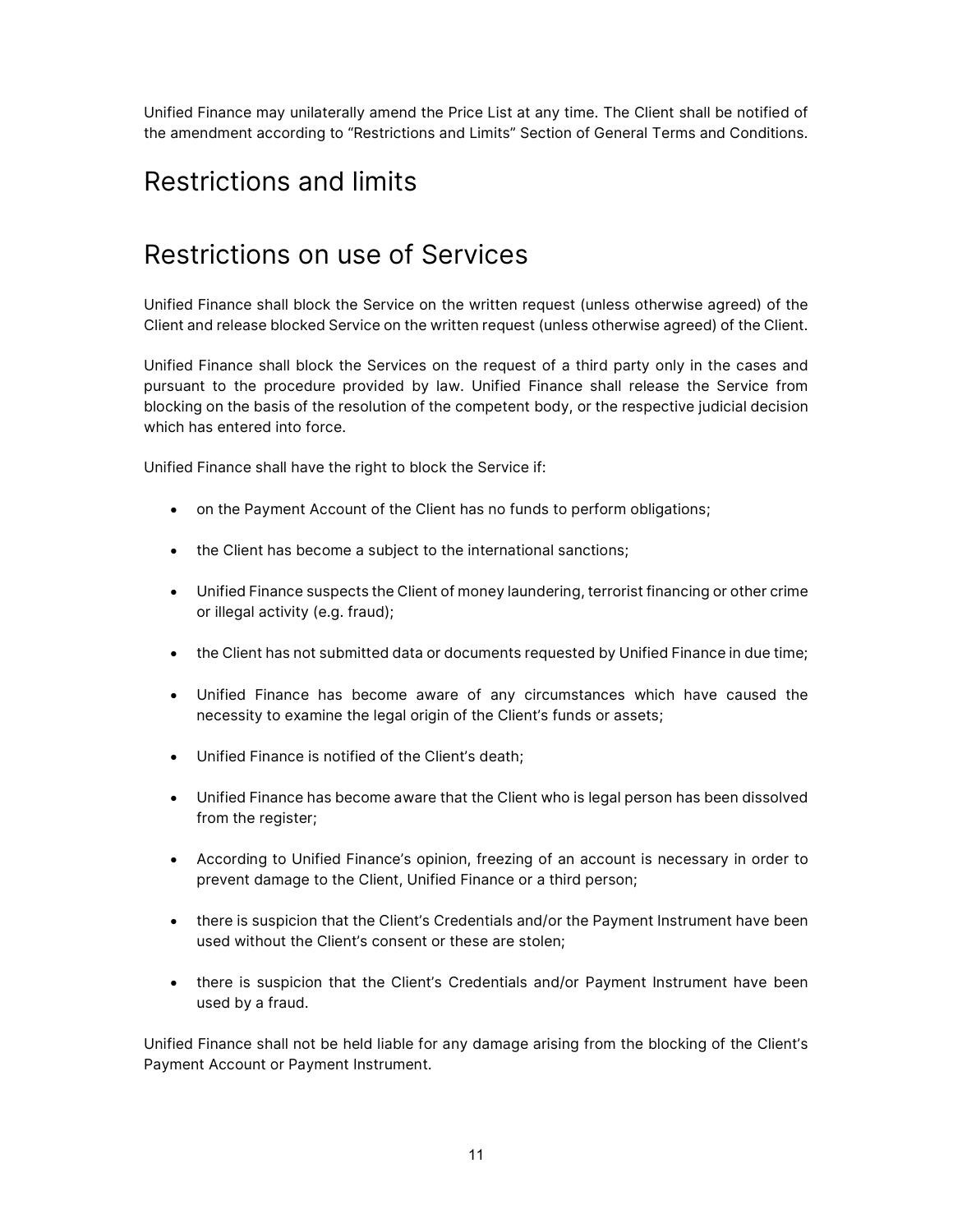## Limits

Unified Finance has the right to establish amount limitations for certain Operations. The Client has the right to change the limitations established by Unified Finance to the extent and pursuant to the terms and procedures established by Unified Finance.

## Restricted activities

In connection with the use of the Electronic Channels or the Services, or in the course of the Client's interactions with Unified Finance, the following activities are restricted at all times:

- causing a disproportionate number of claims due to the activity of the Client by Third Parties;
- using the Services in connection with illegal products or services and/or stolen goods including digital and virtual goods;
- transactions with sanctioned counter-parties or transactions related to sanctioned goods and/or srvices;
- any activity or omission that violates any law, statute, ordinance, regulation or good faith;
- any activity or omission that violates the terms and conditions established by Unified Finance.

## Data Protection

Unified Finance may record, store, process and transfer personal data in accordance with Unified Finance's Privacy Policy published on our website.

The principles on the processing of Client's data shall be an integral part of the General Terms and Conditions and according to the aforesaid, the Client has granted to Unified Finance his/her consent to process and forward the Client's data in accordance with the provisions established in the Unified Finance Privacy Policy.

## Prevention of money laundering and terrorism financing

Unified Finance at all times adheres to its Know-Your-Client (KYC) principles upon the establishment of and during the business relationship with the Client. Under the KYC principles, the Client must be identified and the appropriateness of transactions must be assessed based on the Client's principal business and/or prior pattern of transactions.

Unified Finance has the right to request additional information (e.g. documents serving as grounds for the transaction) from the Client to allow it to comply with its anti-money laundering obligations e.g. information concerning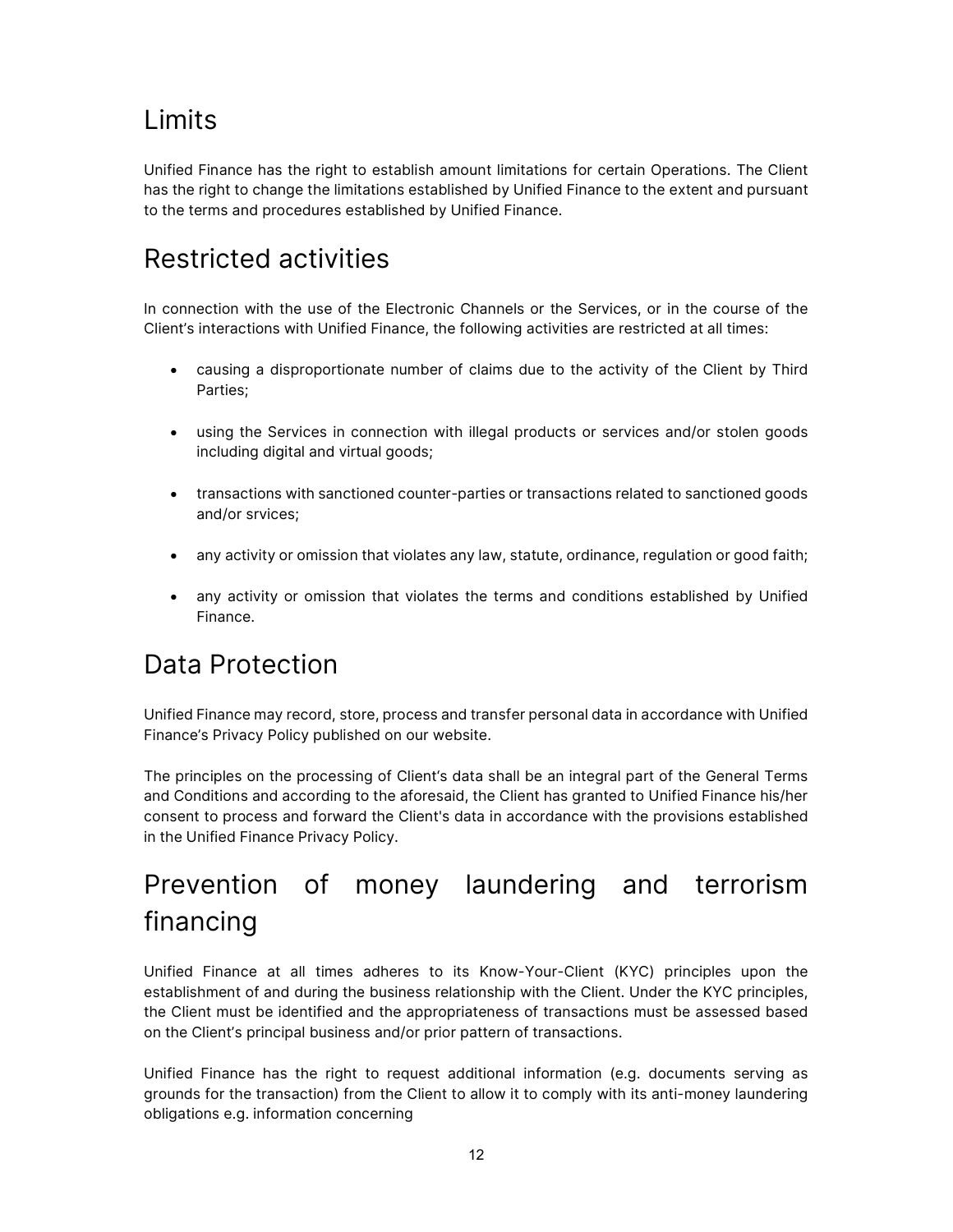- the owners and ultimate beneficiaries of the Client
- the Client's business activity, including:
	- data on the contractual partners
	- turnover
	- the share of cash and non-cash transactions
	- **fivalled** frequency of transactions
	- contracts of sale, lease
	- supply, documents pertaining to goods, etc.
	- **key financials**
	- other relevant information on the Client's business activity

The Client agrees to immediately comply with and without any undue delay grant all needed information and documents related to any request for further information that Unified Finance reasonably requires. If the Client, regardless of the respective request, does not submit to Unified Finance the documents and relevant information requested by Unified Finance, the Client shall be deemed to have fundamentally breached the Service Agreement and Unified Finance may, without following the terms of prior notification, extraordinarily terminate the Service Agreement and any other agreement which serves as a basis for the business relationship.

Unified Finance has also the right to ask the Client to provide all other data that Unified Finance considers necessary and forward any information accumulated about the Client under the legislation to correspondent banks and to payment intermediaries, with a view to perform the obligations stemming from the legislation.

Unified Finance has the right to refrain from executing the Client's order, if the Client has failed to perform the obligations listed in "Restrictions and Limits" Section of General Terms and Conditions of Unified Finance or if, based on the information and/or documents provided, Unified Finance has come to suspect that money laundering or terrorist financing may be involved.

#### Termination of the business relationship

The Client has the right to terminate a Service Agreement with immediate effect at any time by a notice to Unified Finance.

Unified Finance has the right to terminate a Unified Finance Service Agreement for convenience at any time by giving two (2) months notice to the Client.

Unified Finance has the right to terminate the Service Agreement with immediate effect in the event that:

- Unified Finance suspects the Client of money laundering or terrorist financing;
- the Client has submitted incorrect, misleading or insufficient data or documents to Unified Finance or refuses to submit the requested data or documents in due time;
- Unified Finance suspects the Client of using Services in any restricted or prohibited activities in accordance with "Restrictions and Limits" Section or other illegal activities;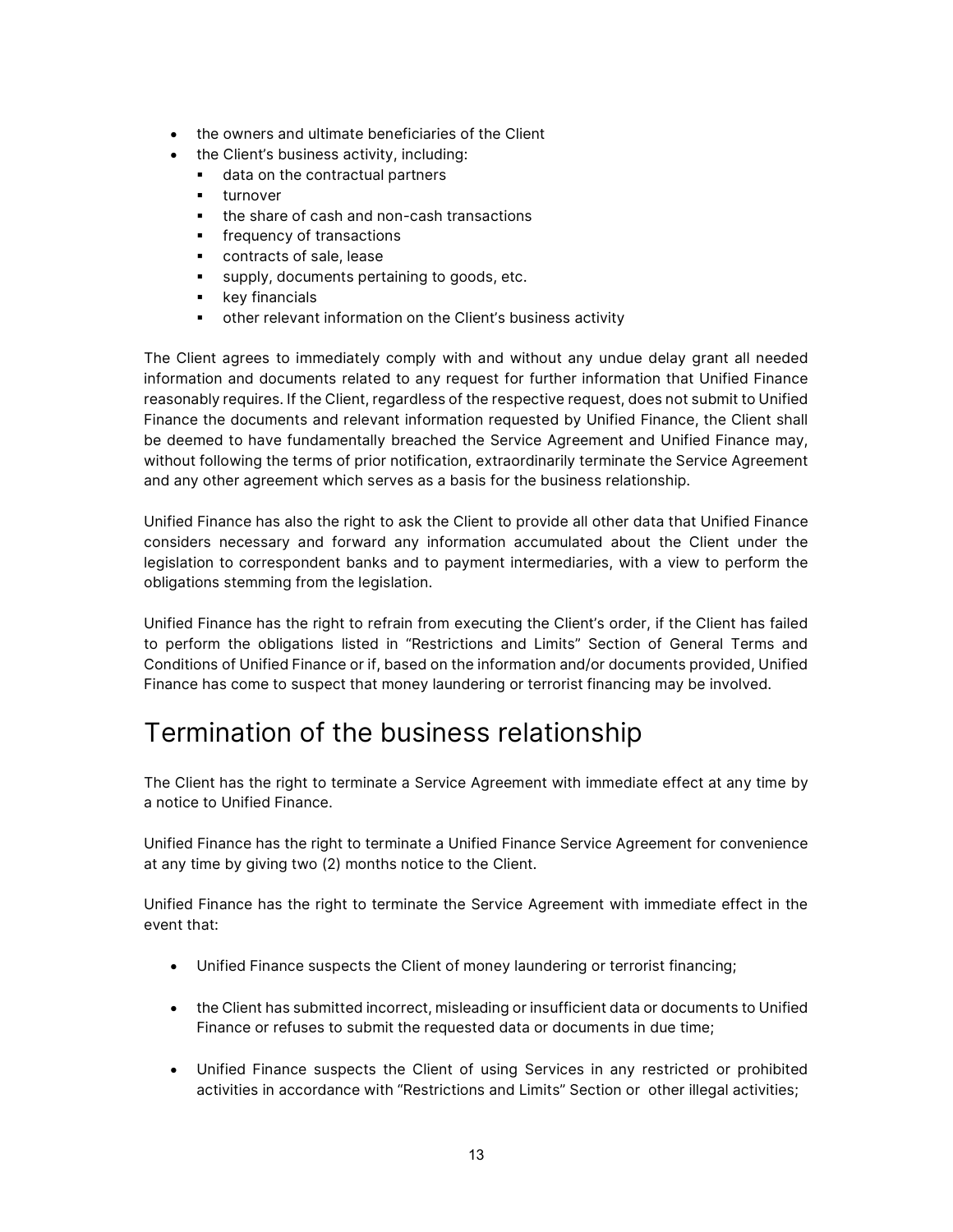- the Client has intentionally or due to gross negligence failed to perform its obligation arising from the Service Agreement or General Terms and Conditions;
- the termination of the Service Agreement is lawfully required by the UK or a foreign supervisory authority, other state authority, the international settlement system administrator, Unified Finance's correspondent bank or other credit/payment institution
- the Client has not provided the data or documents needed to certify the legal origin of funds or other assets used in a transaction
- the Client fails to notify Unified Finance of changes in data contained in documents presented to Unified Finance
- failure to present to Unified Finance, during establishing business relationship, true, complete and trustworthy information and documents
- the Client has not used Payment Account (i.e. given the orders to use the funds for payment transaction) in 90 consecutive calendar days
- there is some other reason provided by legislation preventing continuation of the Agreement.

## Amendment of the General Terms and Conditions, Service Agreements and Price List

Unified Finance drafts and establishes the General Terms and Conditions, the Service Agreements, the Price List and other terms applicable to the Services.

Any amendments made to the terms applicable to the Services shall be notified to the Client electronically in accordance with "Notices to the Client" Section. The amendments shall enter into force on the date set out in the respective notice, however, at the earliest of two (2) months from the date of the notification, unless otherwise specified.

If the Client does not agree with the amendments, it shall have the right to cancel the amended Service Agreement by notifying Unified Finance in accordance with "Notices of Unified Finance" Section and performing all outstanding duties arising from the Service Agreement prior to termination of the respective Service Agreement. The Client shall be regarded as having accepted the amendments if the Client does not object to them before the effective date. A two (2) months notice period will not apply where an amendment is required by law or it relates to an addition of a new service or product, an extra functionality to the existing Service or any other amendment which neither reduces the Client's rights nor increases the Client's responsibilities. In such instances, the amendment will be made without prior notice to the Client and shall be effective immediately after its publication.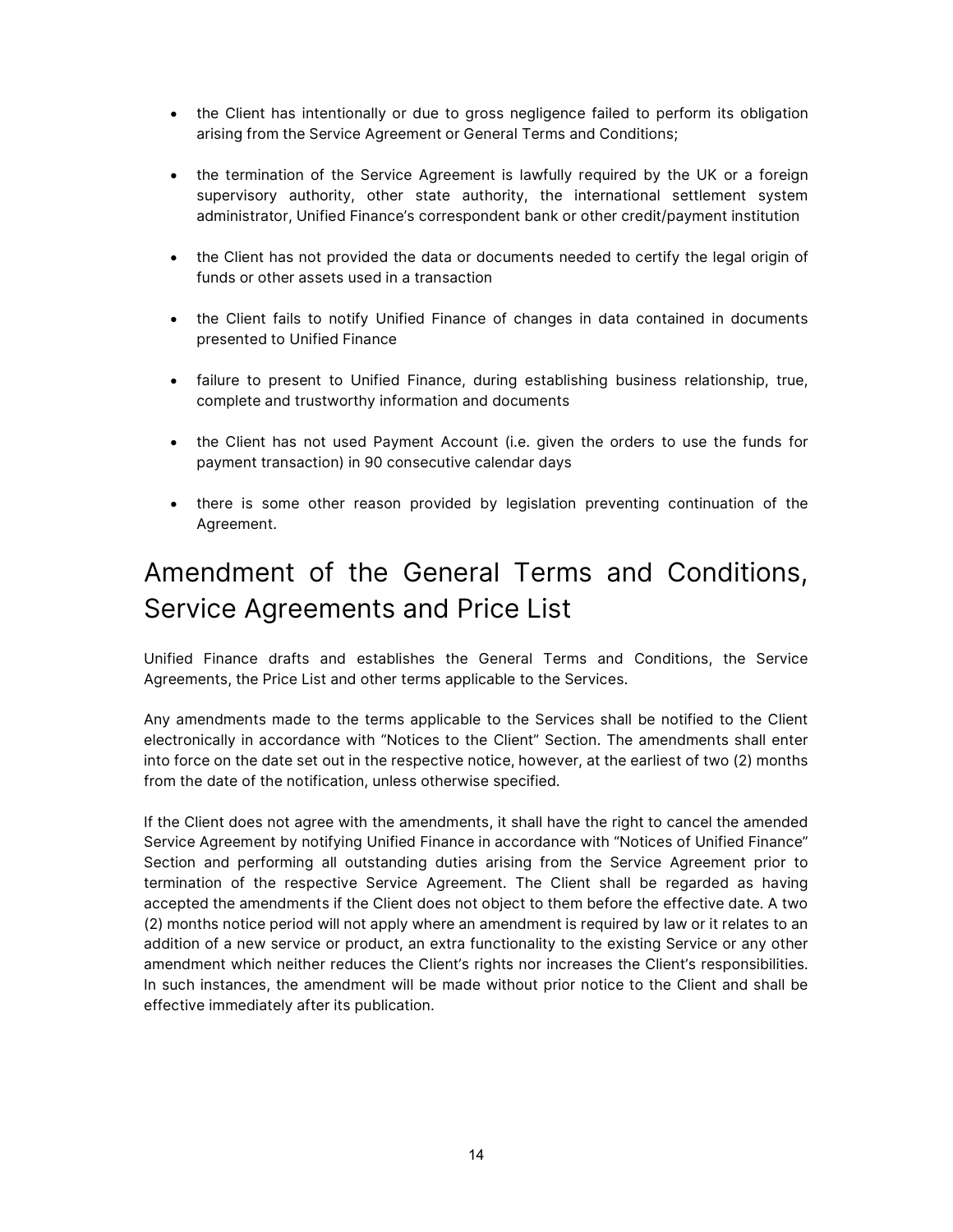## Language of communication

Communication between Unified Finance and the Client shall be conducted in English, unless the Parties agree on any additional languages for communication. Unified Finance may provide support to its clients in various other languages.

#### Settlement of disputes

The Client shall have the right to submit Unified Finance complaints about the services provided to the Client by submitting a respective e-mail to Unified Finance's customer support.

The claim shall be submitted as per our Complaints procedure.

The Parties shall resolve any dispute arisen under a Service Agreement by negotiation. If the parties are unable to resolve the dispute by negotiation, then the dispute shall be resolved in the court of England and Wales, unless in case applicable law imperatively stipulates otherwise.

The Client may choose to complain about Unified Finance, its products, services or actions to the Financial Services Ombudsman

http://www.financial-ombudsman.org.uk/consumer/complaints.htm by:

- Phone:  $+44$  300 123 9 123 or  $+44$  800 023 4567 from 8am to 8pm Monday to Friday, and from 9am to 1pm on Saturdays.
- E-mail: complaint.info@financial-ombudsman.org.uk
- Online: https://help.financial-ombudsman.org.uk/help

## Applicable law and agreement on jurisdiction

Laws and regulations of United Kingdom applies to the relations between Unified Finance and the Client, including all terms and conditions regulating the Services. The relations between Unified Finance and the Client shall be regulated by the law of a foreign state if it is so prescribed by the Client domicile law or international agreement. If the Client is a consumer, the mandatory laws of the Client's domicile may also apply. The Client is solely responsible for understanding and complying with any and all laws, rules and regulations of the Client's specific jurisdiction that may be applicable to the Client in connection with the Client's use of the Services, including but not limited to those related to taxes or any other fees.

Any court action between the Unified Finance and the Client shall be resolved in a court of England and Wales unless agreed otherwise by the Client and Unified Finance or provided otherwise in the law. An agreement on jurisdiction applies also if the Client settles in to a foreign state after entry into the Service Agreement.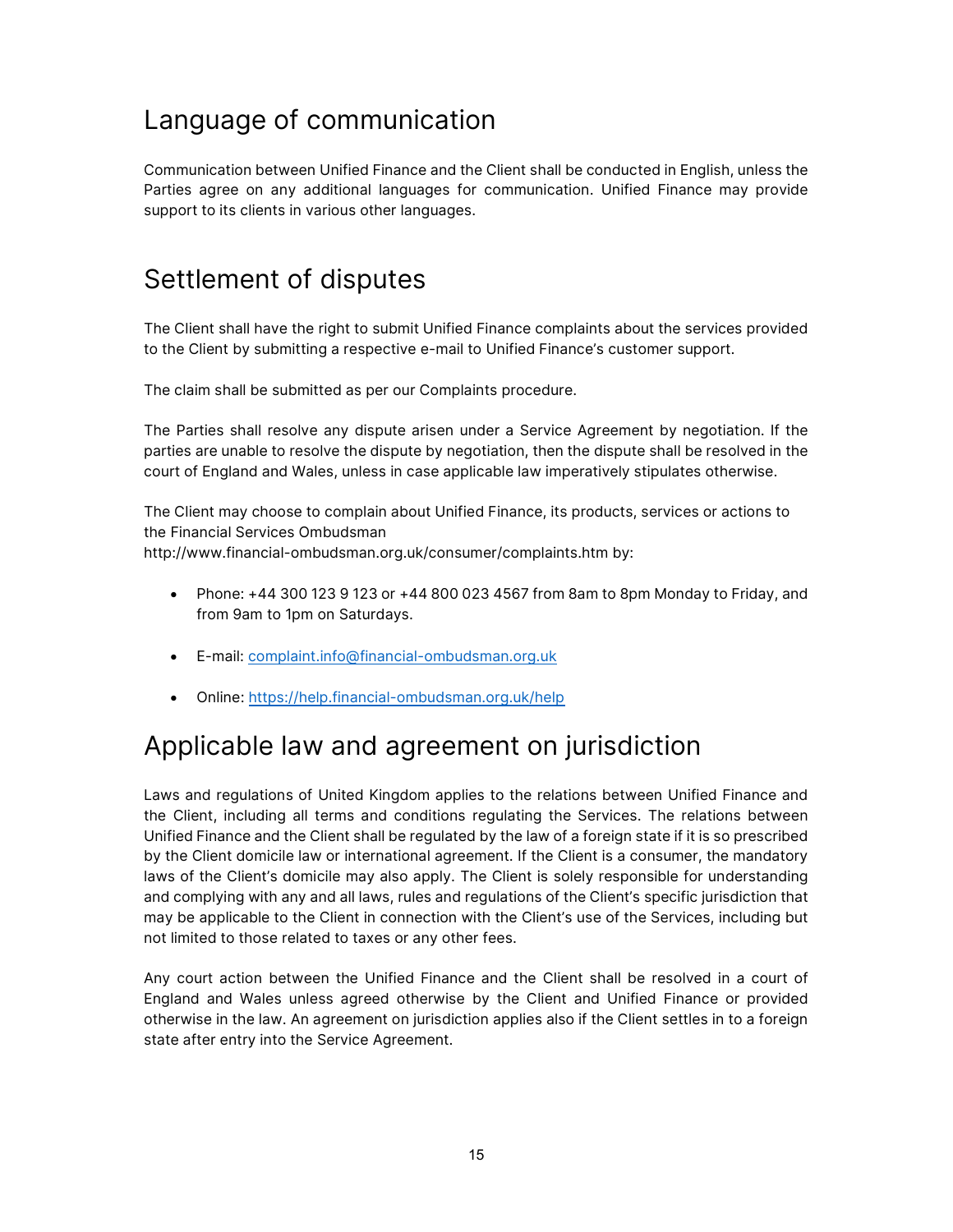## Final provisions

If any provisions of any Service Agreement is void, then it shall not cause the entire Service Agreement to be void or release the Parties from performing the remaining obligations of the Service Agreement.

The Client shall not have the right to transfer any rights or obligations under any Service Agreement to a third party without United Finance's consent.

Unified Finance shall have the right to transfer any rights and obligations under any Service Agreement to a third Party without the Client's consent.

#### Definitions

Client: a natural or legal person who uses, has used or has expressed his, her or its wish to use the Services of Unified Finance.

Client Credentials: the username and the password chosen by the Client or other credentials granted for the Client by Unified Finance or a third person.

Face-to-face identification (F2F): identification of a person's identity verified on the basis of the original document, provided during a personal contact with a Unified Finance official representative.

Non-Face-to-face identification (non-F2F): identification of persons and verification of persons' identity with information technology means.

Electronic Channels: electronic channels developed and managed by Unified Finance or its subsidiaries which allow the Client to make Operations or manage its Payment Account, in particular acct.com website and acct.com mobile applications.

Payment Account: a Payment Account opened by Unified Finance for the Client on the basis of the Payment Account Agreement for executing a payment transaction.

Acct website: https://acct.com and its subpages.

Operation: the use of the assets on the Payment Account (e.g. drafting, confirming and submitting payment orders), the use of functions, concluding any agreement, granting any authorisation, exchanging information and documents, establishing limits and Restrictions and using any other services or functions of, or made available by Unified Finance or a third person (e.g. entering into/amending a Service Agreement).

Party (Parties): Unified Finance and the Client together.

Payment Account: a Payment Account opened by Unified Finance for the Client on the basis of the Payment Account Service Agreement for executing a payment transaction.